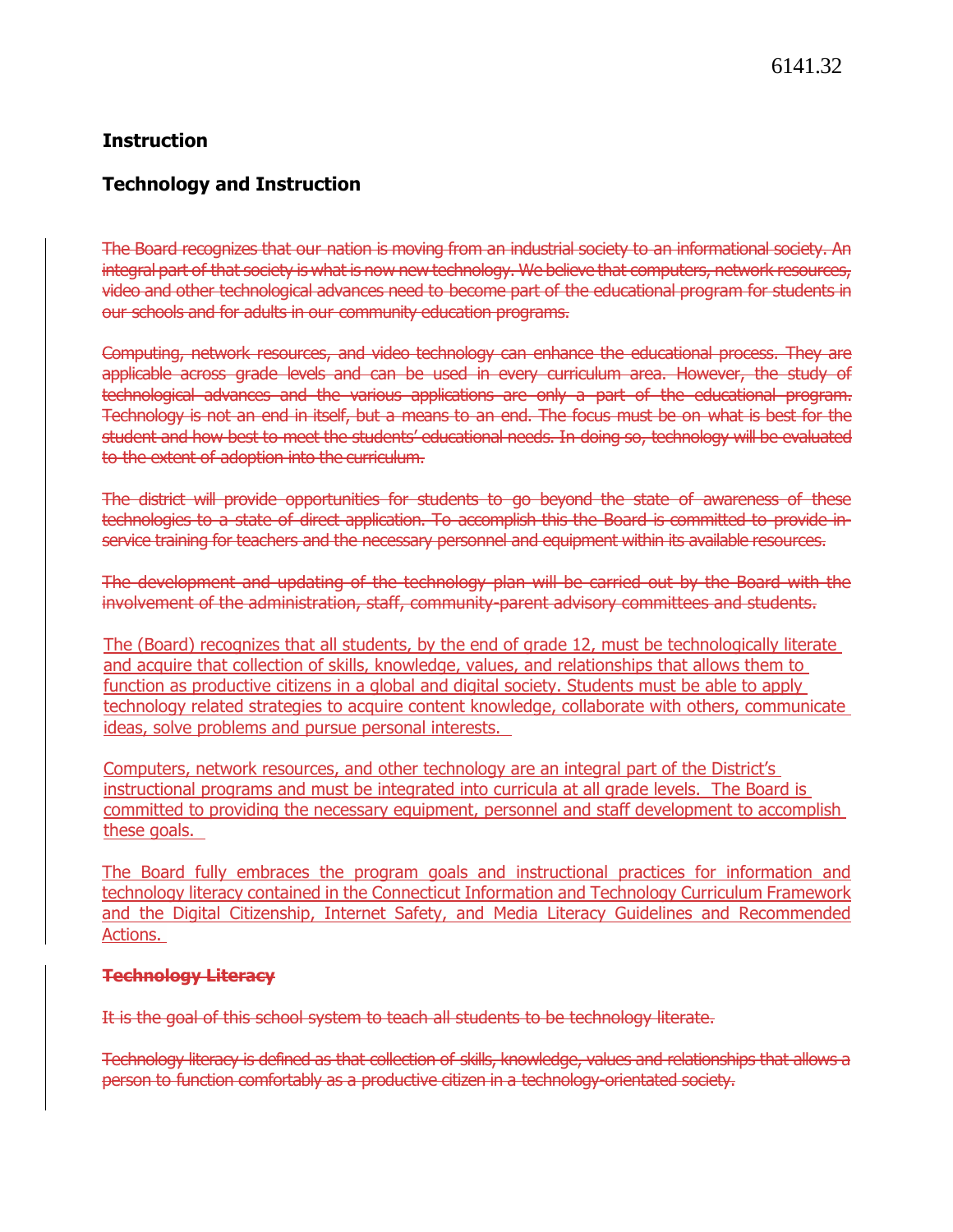## **Instruction**

## **Technology and Instruction**

Achievement of the goal of technology literacy for all is expected to be accomplished in a planned andsystematic program.

Continuous evaluation of progress toward this goal is to be conducted by the Superintendent and school district staff.

The program of instruction in technology literacy requires attention to the following components:

- 1. **Curriculum** Objectives for instruction will be designed to promote sequential learning awareness, theory, and application of technology.
- 2. **Hardware** Specifications for selection will be designed to ensure durable, functional and updated equipment.
- 3. **Software/Applications** Programs for use in technology, whether commercial or locally developed, will be selected and shared within the school district to promote maximum learning.
- 4. **Network Resources** Tools and content to facilitate instruction and learning. Students and teachers will also need to evaluate content for bias and accuracy.
- 5. **Staff Development** Training will be afforded all employees involved in instruction of students to gain their own training in awareness, theory and applications of technology. Employees shall be offered training in the effective use of digital tools and resources.
- 6. **Providing Resources and Funding** Commitment of school district resources is required for the development of the technology literacy program.  $H$  is expected that general funds will be committed to this program as well as special public and private funding.
- (cf. 4131 Professional Development)
- (cf. 6141.321 Acceptable Use of the Internet)
- (cf. 6141.3291 District Assigned Device)

| Policy revised: |                |
|-----------------|----------------|
| Policy revised: | June 8, 2004   |
| Policy adopted: | April 11, 2000 |

HAMDEN PUBLIC SCHOOLS Hamden, Connecticut